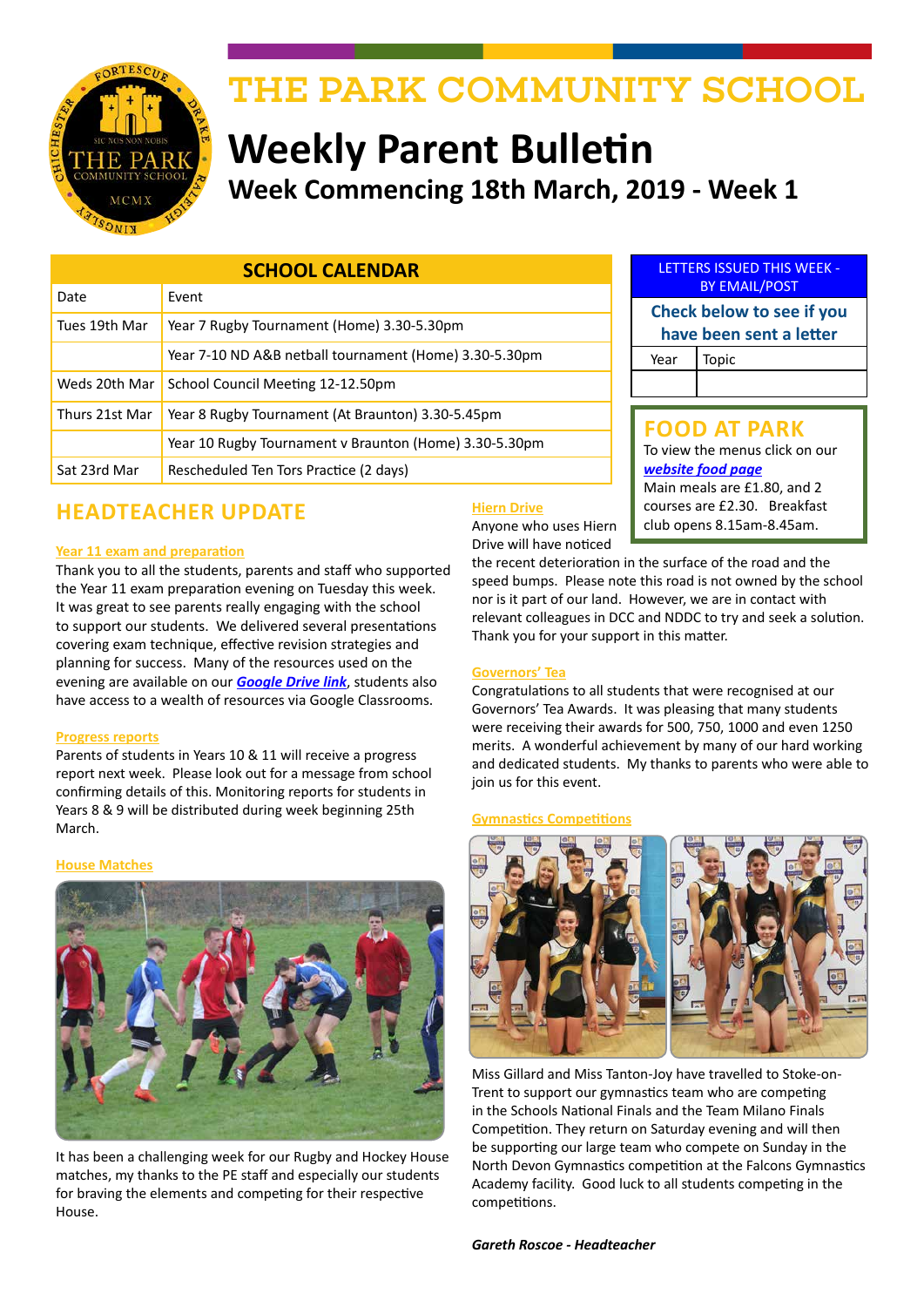#### **TEN TORS PRACTICE POSTPONED**

The Ten Tors practice that was planned for this weekend has been postponed until 23rd/24th due to the weather forecast.

# **LOST PROPERTY SHOES**

There are a number of lost property items, especially shoes and coats, currently being held in Pupil Reception. If your child have lost an item that was unnamed, please ask them to check to see if the item has been handed in.

#### **ACTIVITY DAYS - DEADLINE EXTENDED TO 22ND MARCH**

An email was sent to parents/carers of children in Years 7-9 on 1st March. We are still waiting for 100 responses from parents/carers. Please look out for the email and discuss with your child their activity day choices and complete the google form by Friday 22nd March. **After this final deadline those that have not chosen their activities, will have (in-school, zero cost) activities allocated to them by the school, we cannot extend the deadline any further, as we need to book the external activities with the providers.** Those students attending the France, Barcelona or Torquay residential do not need to complete the form.

# **CAREERS CONSULTATION EVENT**



Mrs Thomas represented Park Community School at a Careers Consultation Event, for schools who are Apprenticeship Champions, at the House of Commons on Thursday 7th March. The National Apprenticeship Service is reviewing the support and provision available for students in Years 10 & 11 and are expanding the programme to support and inform students at Key Stage 3. (Years 7, 8 and 9)

The Apprenticeship Teacher Consultation were gathering feedback and ideas, from teachers in schools, to help shape the new offer. Only schools that are already active in promoting awareness of apprenticeship opportunities were invited to attend this event and to contribute to the discussion on the format of the new programme.

# **SCHOOL TRIPS**

Please note all cheques should now be made payable to 'The Park Community School' and not 'Devon County Council'.

# **MADRID TRIP - YEAR 9 AND 10**

There are spaces available for the GCSE Spanish trip to Madrid, 14th - 17th February 2020. The trip is a fantastic opportunity to practise listening and speaking in Spanish as well as experiencing the culture of this historic and interesting capital city.

The trip is open to any Year 10 students who currently study Spanish, or Year 9 students who are hoping to study GCSE Spanish. Please see Miss Harvey in MFL1, or email aharvey@ theparkschool.org.uk if interested. Spaces will be open for a limited time.

# **BARCELONA TRIP**

Please ensure you return the completed trip forms as soon as possible, to pupil reception.

### **FRENCH TRIP 2019**

Could parents please ensure they complete and return the two forms to pupil reception as soon as possible.

# **NEW YORK JULY 2020**



There is still time to apply for a place on this trip. A non-refundable deposit is required as soon as possible for £200.

For those that missed the New York Information evening, please see link to the *[New York 2020 Presentation](http://www.theparkschool.org.uk/sites/default/files/NewYorkMeetingPowerPoint-July2020.pdf)* Students who are interested in the trip can pick up a letter from Miss

Vidler or a link is provided here - *[New York Letter](http://www.theparkschool.org.uk/sites/default/files/Payment%20Plan%20and%20Itinerary%20letter%202020.pdf)*

# **BUDE/TORQUAY RESIDENTIAL**

Could parents/carers kindly ensure you keep up to date with the regular monthly instalments.

# **FRIENDS OF PARK**

Please take a look at our next Friends of Park event, (click flyer for a larger version.)

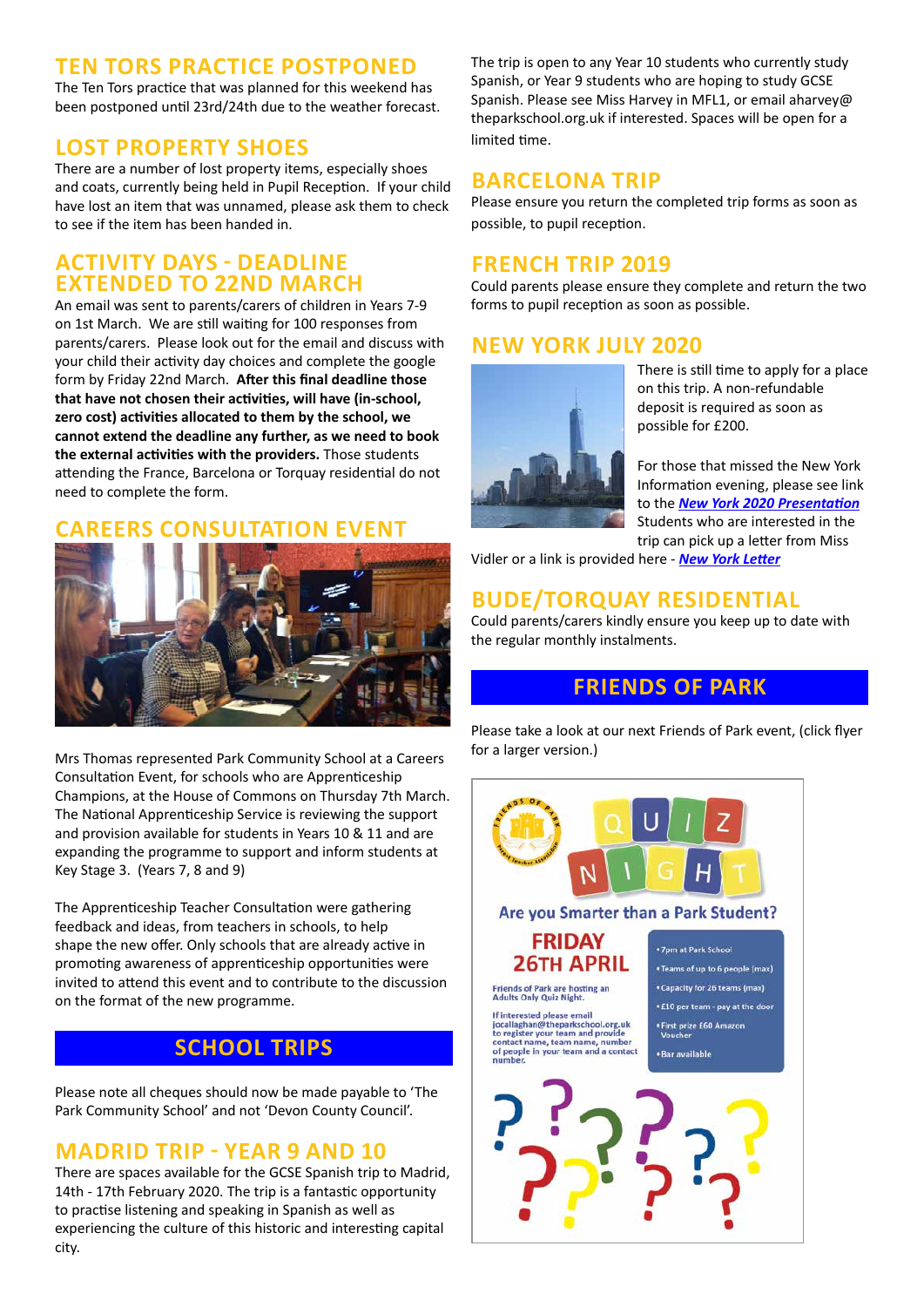# **CHARITY NEWS**



#### **CHICKEN NUGGET MONDAY**

On Monday 18th March tutor group 9PH will be holding a Chicken Nugget Sale near the Astro and the Top Field if the weather is kind!

5 nuggets for £1. Students should bring in cash if they fancy this treat! All proceeds will go to the Guide Dog Appeal.

#### **GUIDE DOGS FOR THE BLIND COLLECTION**

If you have too much small change, please remember we are still collecting loose change eg 1p, 2p, 5p in the tutor Dog Kennels for Guide Dogs and the competition to name and meet the puppy is still running until the end of the year. Thank You. *House totals so far since September 2018:*

Kingsley £464.80, Fortescue £359.40, Chichester £265.74, Drake £212.19 and Raleigh £59.98. A grand total £1362.11. Well done everyone!

#### *Mrs O'Callaghan*

#### **KS4 INFORMATION**

#### **YEAR 11 EXAM REVISION EVENT RESOURCES**

Many of the resources used at the Year 11 exam revision event are available on a *[Google Drive link](https://drive.google.com/drive/folders/1XGRkz3JZdSWWvgVMC6TK330L9ukl4wnB?usp=sharing)*, students also have access to a wealth of resources via Google Classrooms.

#### **YEAR 11 REVISION TIMETABLE**

Please see link to the current *[Year 11 Revision Session](https://docs.google.com/document/d/1dNMh7-L1kyihGF64pufxK6rpksF0LmhP7VMcilHf7oM/edit?usp=sharing)  [Timetable](https://docs.google.com/document/d/1dNMh7-L1kyihGF64pufxK6rpksF0LmhP7VMcilHf7oM/edit?usp=sharing)*. This timetable has started, any future amendments will be uploaded on our website under the "Events" menu. It would be great if parents/carers could encourage their sons/daughters in Year 11 to attend these revision sessions.

#### **YEAR 10 DEADLINE FOR WORK EXPERIENCE PLACEMENTS**

Last date for arranging Work Experience placements is **Friday 26th April 2019**. There has to be time for the Duty of Care checks to be completed. After that date no new employers can be used.

Students can access the database to look for placements used in the past: http://devon.learnaboutwork.org Log In Details: School Name: The Park Community School User Name: Park Student Password: 2121

## **CAREERS ADVICE**

#### **CAREER PILOT**

*[www.careerpilot.org.uk](http://www.careerpilot.org.uk)*

Career Pilot is an impartial website that will help parents/ carers and students to explore further study and work options. There is helpful information when choosing options at 14 such as GCSE choices, exploring job sectors, identifying skills and creating a profile. All Year 9 students have used this website as part of the careers module leading up to their option choices.

Year 11 students have used this website to look at their options at 16, subjects and the jobs they may lead to. Information about Higher Education is helping students make choices between BTECs, A levels or Apprenticeship routes.

A Parent Zone section exists on the website to answer parents' questions about the choices available at 14, 16 and 18. Careerpilot has been developed by the University of Bath and is free to use.

*[www.parentzone.careerpilot.org.uk/parent](http://www.parentzone.careerpilot.org.uk/parent)*

#### **YEAR 11 STUDENTS INTERESTED IN A MEDICAL CAREER**

WAMS Future Medics Conference on Saturday 11th May 2019

The day will be provided by The Access and Participation Team at Plymouth University and entirely student-led by medical students (WAMS) from all year groups. They will be offering this event completely free of charge, which is an amazing opportunity as this kind of all-day conference can normally cost £100s!

Students can book a free ticket now using the following link: https://wamsfuturemedicsconference.eventbrite.co.uk

#### The day will include:

First hand experiences, Application Processes, Choosing the right university, BMAT, UCAT, Personal statements, Funding Interview tips, Basic Life Support workshop, Have a go at suturing, Airway management workshop. Click flyer image below to view a full size copy.